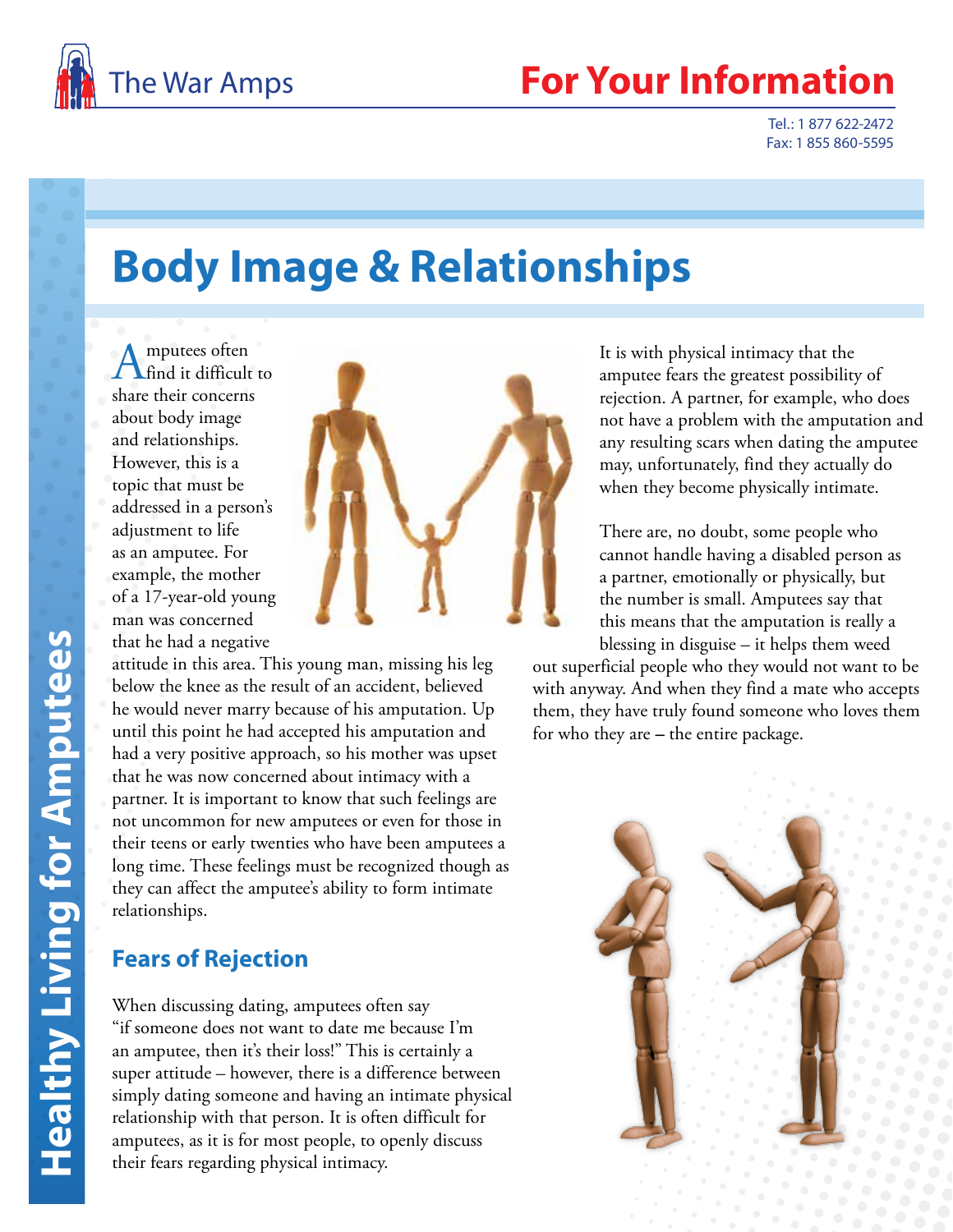Although ultimately the amputee can have a fulfilling intimate relationship, the amputee's fears and uncertainty are understandable. The female amputee, for example, must try to find her place in a society that puts a great deal of emphasis on physical beauty and a "perfect body."

Inevitably, the amputee wonders: *Why would anyone want me when there are so many people out there with all four limbs? Will he/she be repulsed when I take my artificial limb off in bed?*

It is the fear of rejection, and in an area where a person feels most vulnerable, that often prevents some amputees from opening up to someone as easily as perhaps someone without an amputation. However, in a loving, open, and committed relationship, these amputees learn that physical intimacy can be a very special part of their relationship, just as it is for those without amputations.

### **A Positive Approach Matters**

Unfortunately, a lack of confidence in the area of body image and relationships affects an amputee's attitude and the image he/she puts forward, often without even knowing it. Amputees may put up a wall, to protect themselves from rejection, which makes them "unapproachable." Someone who likes the amputee and is interested in a relationship may sense that the amputee is not open to an intimate relationship, and on that basis decide not to make advances in this regard.



For individuals who are already amputees at the time they enter a new relationship, their partner with whom they develop an intimate relationship deals with the amputation right up front and does not know the amputee any other way. For individuals who are already in a relationship when they become amputees, they often fear their partners will no longer find them attractive. The amputee has to work through his/her insecurities, and both the amputee and the partner must realize that the amputee may not feel comfortable with his/her new body image overnight and this

may take a little time. It is also important to remember that the partner is going through an adjustment period too, and he/she may feel helpless as to how to help the amputee feel better. Relationships go through adjustments, and sometimes they can be difficult, but the key is to communicate and work together, realizing that both individuals are entitled to their feelings.

No doubt, the physical limitations of an amputation may wreak havoc on a relationship. A leg amputee, for example, may not be able to spend hours out hiking like the partner wants, especially if they did this in the past. In a new relationship, you are so captivated with the other person that this may not be seen as a problem. Only time will tell, however, if the partner is really willing to work around such limitations or if the partner will come to resent the limitations the amputation puts on the relationship. If



a relationship fails for this reason, that person was not someone you would want anyway. But regardless, the amputee's self-esteem may still be affected and he/she may feel unworthy of love.

Amputees sometimes say they meet people who want to go out with them because they feel sorry for them or want to "take care" of them. Everyone likes to be cared for but not with an "Oh, you poor dear" sentiment. On the other end of the spectrum is the amputee who is looked upon as almost "super human." Overcoming amputation is admirable, but sometimes it is seen as a phenomenal feat that others believe they could never have handled. Sometimes, the amputee is concerned that someone is attracted to them because of what they have overcome because of the amputation rather than because of who they are as a whole.